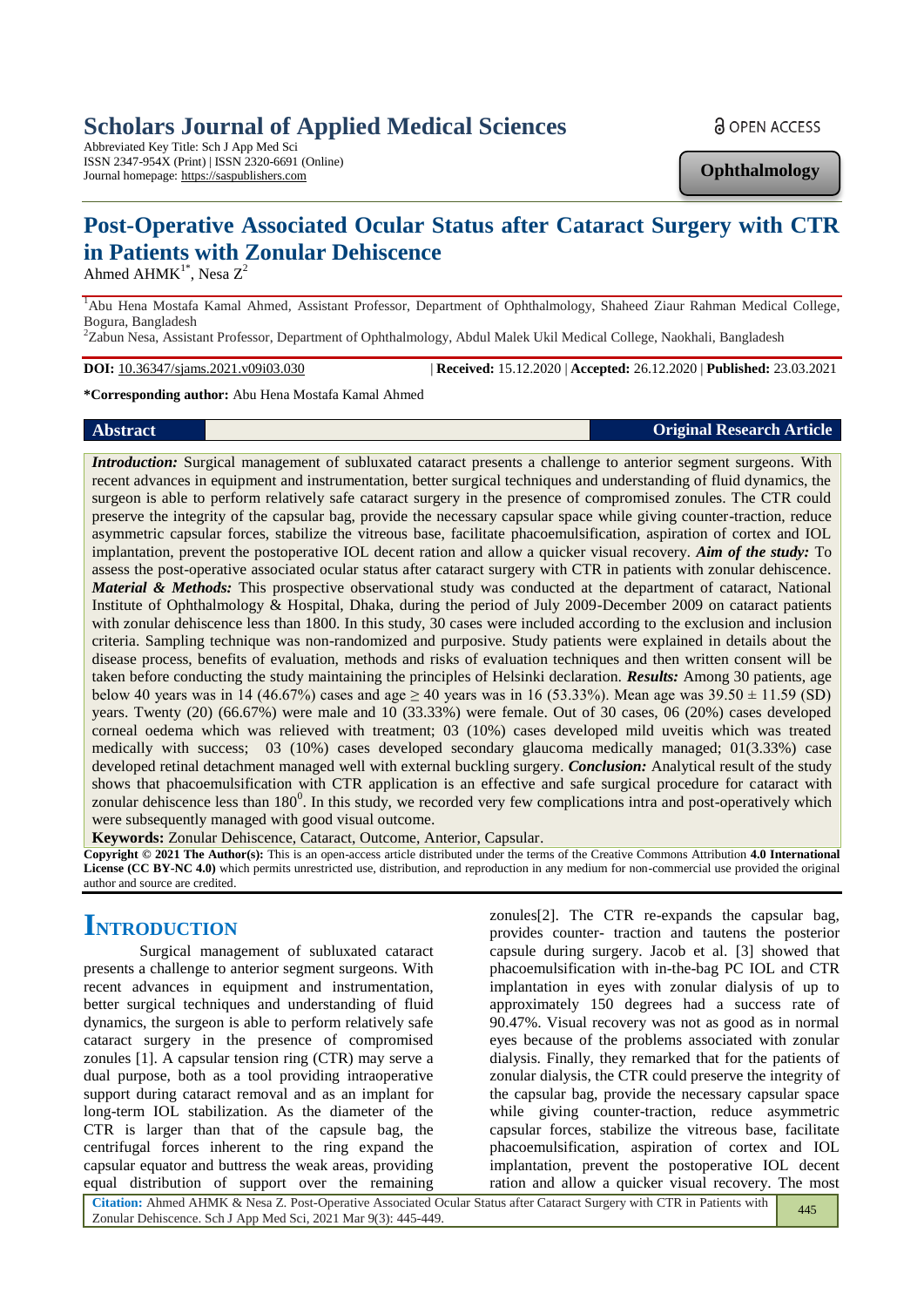frequent causes of zonular insufficiency that benefit from CTR implantation include pseudo exfoliation, traumatic lens displacement, iatrogenic zonular damage, Marfan's syndrome, homocystinuria, hyper mature cataracts, and post-vitrectomy and filtration patients. The CTR is a useful device that effectively supplements the currently available cataract surgery armamentarium, and develops the application of posterior chamber IOL implantation. During combined cataract and vitreous surgery, a CTR prevents capsule damage and provides undisturbed peripheral visualization before IOL implantation. Capsular tension rings may also influence capsule opacification formation. A special band-shaped CTR with sharp edges was developed to inhibit lens epithelial cell migration and avoid capsulorhexis-optic contact. Dorecka et al. [4] evaluated long term results of phacoemulsification with PC IOL and capsular tension ring (CTR) implantation in lens subluxation. The study comprised of 134 patients-146 eyes with subluxated lens. In all cases phacoemulsification with PC IOL and CTR implantation was performed. No intraoperative complications have occurred. Postoperative complications included inflammation in the anterior chamber in three eyes (2.1%), retinal detachment in 2 eyes (1.4%). In all cases, there was no PC IOL decent ration. They remarked that (1) CTR facilitates phacoemulsification with PC IOL implantation in lens subluxation. (2) Phacoemulsification of subluxated lens with PC IOL and CTR implantation seems to be safe and effective procedure.

## **METHODOLOGY AND MATERIALS**

This prospective observational study was conducted at the department of cataract, National Institute of Ophthalmology & Hospital, Dhaka, during the period of July 2009-December 2009 on cataract patients with zonular dehiscence less than 1800. In the study, 30 cases were included according flowing exclusion and inclusion criteria. Sampling technique was non-randomized and purposive. We followed the closed chamber technique, which was achieved only by phacoemulsification. Our surgical paradigms included a 3-plane valvular incision, injection of viscoelastic in anterior chamber before removing any instrument from the eye, bimanual irrigation and aspiration and 2-port anterior chamber vitrectomy. Superior-temporal location was preferred irrespective of the site of subluxation. Before initiating capsulorhexis the anterior chamber was deepened with injection viscoelastic. A side entry was made at 2 and 3 o' clock positions away from the main incision using a 15-degree paracentesis knife. An initial small anterior capsulorhexis was attempted and then a definitive large rhexis (I & D

rhexis) was performed after capsulorhexis and before hydro dissection. After capsulorrhexis, CTR 12.0 mm diameter ring (Morcher type 14) was introduced. Then, thorough, gentle but careful multi-quadrant hydro dissection was performed. Phacoemulsification was performed using power appropriate for the grade of cataract, low vacuum and aspiration setting with minimal bottle height. After phacoemulsification in bag, PCIOL was implanted in all cases. Data were collected in a pre-designed data collection sheet. Data were analyzed by appropriate tests. A probability 'p' value of 0.5 or less was considered as statistically significant. Study patients were explained in details about the disease process, benefits of evaluation, methods and risks of evaluation techniques and then written consent will be taken before conducting the study maintaining the principles of Helsinki declaration.

- Inclusion Criteria: Patients with
- Either sex
- Zonular dehiscence  $< 180^\circ$
- Very hard cataract having the risk of intra-operative zonular dehiscence.
- Exclusion Criteria: Patients with zonular dehiscence more than  $180^0$ , corneal opacity, shallow A/C.

## **RESULTS**

Among 30 patients, age below 40 years was in 14 (46.67%) cases and age  $\geq$  40 years was in 16 (53.33%). Mean age was  $39.50 \pm 11.59$  (SD) years (Figure I). Table I shows the distribution of sex among study subjects. Twenty (20) (66.67%) were male and 10 (33.33%) were female. Out of 30 cases, 14 (46.67%) were traumatic subluxation and 16 (53.33%) were nontraumatic subluxation. Among non-traumatic subluxations, 09 (30%) were hereditary ectopia lentis, 04 (13.33%) were pseudo exfoliation syndromes and 03 (10%) were hypermature cataract related (Table II). Out of 30 cases, 06 (20%) cases developed corneal oedema which was relieved with treatment; 03 (10%) cases developed mild uveitis which was treated medically with success; 03 (10%) cases developed secondary glaucoma medically managed; 01(3.33%) case developed retinal detachment managed well with external buckling surgery. IOL drop in the vitreous occurred in 01 case, which was managed by pars plane vitrectomy, IOL removal and scleral fixation IOL implantation with good post-operative vision. Six (6) (20%) cases developed mild to moderate degree of decent ration that was managed optically. Mild posterior capsular opacity (PCO) developed in 03 (10%) cases (Table III).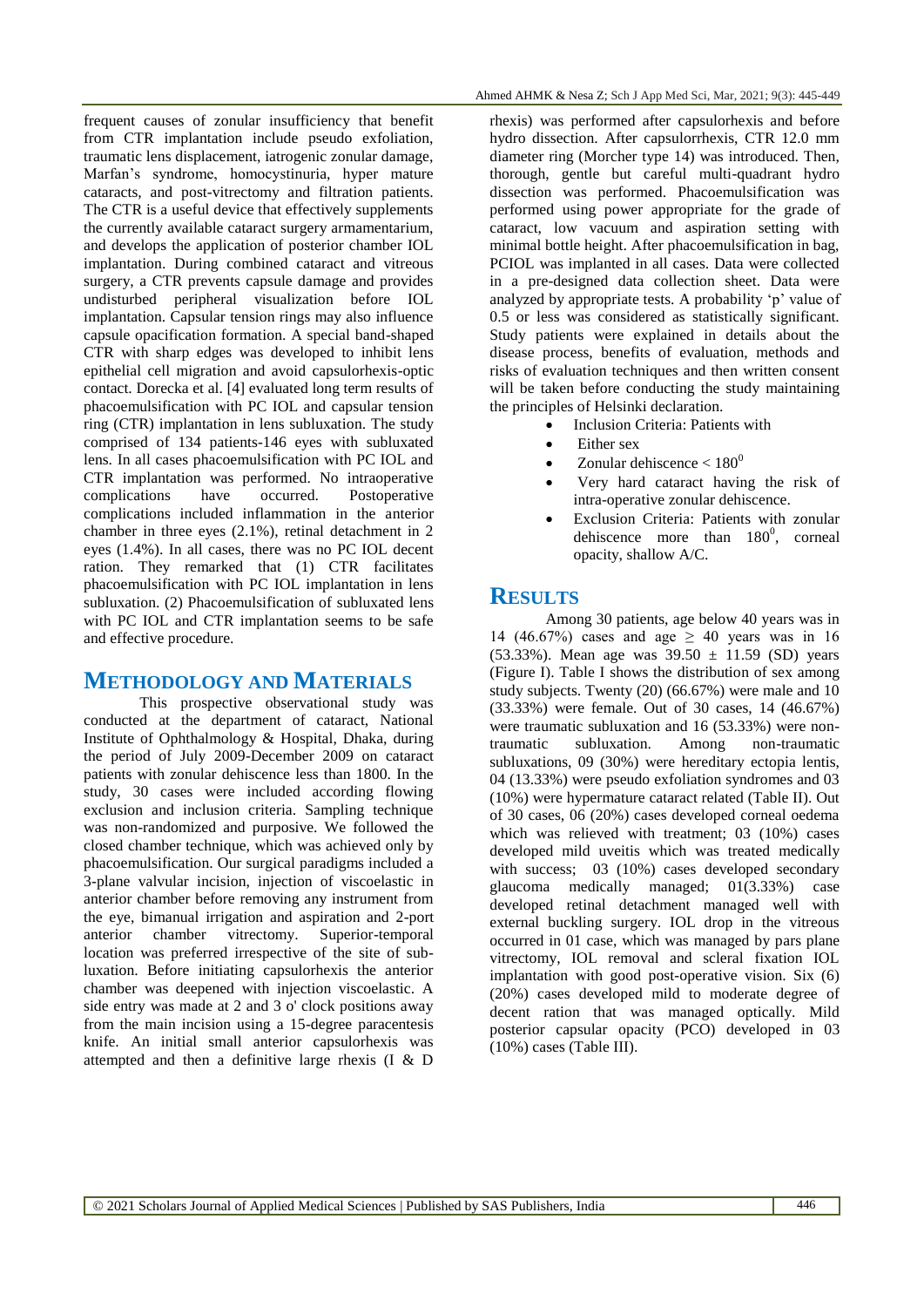

**Fig-I: Histogram showing age distribution of study subjects**

|  | Table-I: Distribution of sex among study subjects |  |  |  |  |
|--|---------------------------------------------------|--|--|--|--|
|--|---------------------------------------------------|--|--|--|--|

| <b>Sex group</b> | No. of patient $(\% )$ |
|------------------|------------------------|
| Male             | 20(66.67)              |
| Female           | 10(33.33)              |

| Table-II: Distribution of causes of lens subluxation |  |
|------------------------------------------------------|--|

| <b>Causes of subluxation</b> | No. of patient $(\% )$ |  |  |
|------------------------------|------------------------|--|--|
| Traumatic                    | 14 (46.67)             |  |  |
| Non-traumatic:               | 16(53.33)              |  |  |
| Hereditary ectopia lentis    | 09(30)                 |  |  |
| Pseudoexfoliation syndrome   | 04(13.33)              |  |  |
| Hypermature cataract         | 03(10)                 |  |  |

| V/A                    | Pre-operative<br>No. of patient $(\% )$ | Post-operative<br>No. of patient $(\% )$ |
|------------------------|-----------------------------------------|------------------------------------------|
| $6/12$ or better       | 00                                      | 09(30)                                   |
| $6/18 - 6/24$          | 00                                      | 12(40)                                   |
| 6/36                   | 03(10)                                  | 03(10)                                   |
| 6/60                   | 04(13.33)                               | 02(6.67)                                 |
| $5/60 - 3/60$          | 09(30)                                  | 03(10)                                   |
| $<$ 3/60 – Hand motion | 14 (46.67)                              | 01(3.33)                                 |

**Table-III: Distribution of post-operative profile**

# **DISCUSSION**

Among 30 patients, age below 40 years was in 14 (46.67%) cases and age  $\geq$  40 years was in 16 (53.33%). Mean age was  $39.50 \pm 11.59$  (SD) years. Praveen et al. [5] 14 reported that mean age was 39.15  $+/-$  16.33 (range 5-74). Trauma appears more in relatively younger age. Congenital ectopia lentis often manifest after  $2<sup>nd</sup>$  to  $3<sup>rd</sup>$  decade. That is the reason average age in the current study was around 40 years, which is comparable with other relevant studies. Out of 30 subjects 20 (66.67%) were male and 10 (33.33%) were female. Males appear more prone to ocular trauma

than females. Again, traumatic sub-luxation is the commonest cause. Therefore, a male preponderance has been reported by many studies [6-9]. Praveen et al.[5] reported 75% male and 25% Out of 30 cases, 14 (46.67%) were traumatic subluxation and 16 (53.33%) were non-traumatic subluxation. Among non-traumatic sub-luxations, 09 (30%) were hereditary ectopia lentis, 04 (13.33%) were pseudo-exfoliation syndromes and 03 (10%) were hypermature cataract related. Praveen et al. [5] evaluated the outcome of phacoemulsification in eyes with subluxated cataract. This retrospective study comprised 22 eyes of 20 consecutive patients with

© 2021 Scholars Journal of Applied Medical Sciences | Published by SAS Publishers, India 447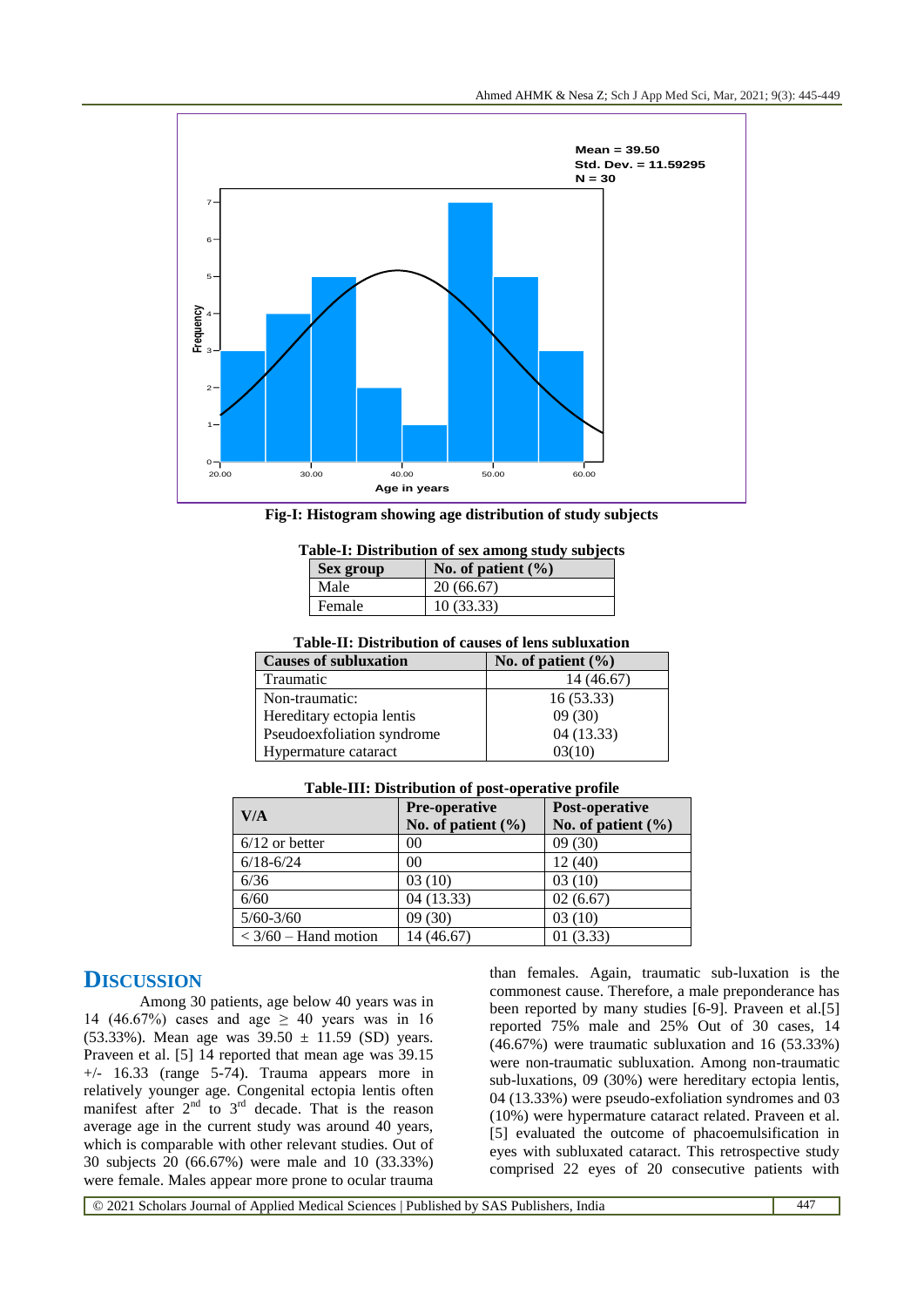subluxated cataracts of varying aetiology. They found that traumatic subluxation was the commonest (55%). Out of 30 cases, 06 (20%) cases developed corneal oedema which was relieved with treatment; 03 (10%) cases developed mild uveitis which was treated medically with success; 03 (10%) cases developed secondary glaucoma medically managed; 01(3.33%) case developed retinal detachment managed well with external buckling surgery. IOL drop with CTR dislocation in the vitreous occurred in 01 case, which was managed by pars plana vitrectomy, IOL and CTR removal and scleral fixation IOL implantation with good post-operative vision afterwards. Six (6) (20%) cases developed mild to moderate degree of decentration that was managed optically. Mild posterior capsular opacity (PCO) developed in 03 (10%) cases. Praveen et al. [5] reported rise in IOP in one eye (4.54%) and nine eyes (40.9%) had geometrically decentered IOLs. Jacob et al. [3] studied that there was minimal corneal edema in 2 eyes (9.52%) and mild iritis in 5 eyes (23.80%). Three eyes (14.28%) developed raised intraocular pressure that responded well to medical therapy. Tribus et al. [10] reported five eyes (5%) having a slight dislocation of the IOL noted postoperatively, but none of these patients complained of visually relevant symptoms. Lee et al. [11] reported their findings on 40 eyes of 20 patients who were followed for 2 months. Each patient had an IOL in one eye and an IOL with a CTR in the fellow eye. Comparatively, the IOL-CTR group had a statistically lower rate of IOL decent ration compared with the IOLonly group using Scheimpflug image analysis. The mean decent ration in the IOL-CTR group was  $0.42 \pm$ 0.17 mm, whereas in the IOL-only group it was  $0.57 \pm 1$ 0.16 mm. Although the incidence of PCO is reduced with the use of CTRs [12], PCO has still been reported after surgery [13]. To minimize the risk of PCO, Nishi et al.'s [14] capsular bending ring (CBR) may be utilized, with the added feature of a square edge. This model has been shown to significantly reduce the risk of posterior capsule epithelial growth. In additional, Dick et al. [15] reported that combining a viscoadaptive viscoelastic agent and a CBR not only enhances the safety of primary and secondary PCIOL implantation and IOL exchange in pediatric cases, but also reduces PCO. A square-edged IOL design used in conjunction with a CTR may also decrease the incidence of PCO [16].

## **LIMITATIONS OF THE STUDY**

- 1. Study period was very short.
- 2. Sample size was comparatively small.

# **CONCLUSIONAND**

## **RECOMMENDATIONS**

Analytical result of the study shows that phacoemulsification with CTR application is an effective and safe surgical procedure for cataract with zonular dehiscence less than  $180^\circ$ . In this study, we recorded very few complications intra and postoperatively which were subsequently managed with good visual outcome. Causes of poor visual outcome were pre-existing posterior segment anomalies. Further prospective study with larger sample and longer follow up period is recommended.

#### **Funding**

No funding sources

#### **Conflict of interest**

None declared

#### **Ethical approval**

The study was approved by the Institutional Ethics Committee

### **REFERENCES**

- 1. Lu Lw, Fine IH. Phacoemulsification in difficult and challenging cases: Phacoemulsification in subluxated Cataract. New York, Stuttgart: Thieme. 1999: 99-110.
- 2. Leger U. MD, Witschel BM, MD, Lim SJ, MD. 'The Capsular Ring: A New Device for Complicated Cataract Surgery', film presented at the 3rd American–International Congress on Cataract, IOL and Refractive Surgery, Seattle, Washington, USA, May 1993.
- Jacob S, Agarwal A, Agarwal A. Efficacy of a capsular tension ring for phacoemulsification in eyes with zonular dialysis. J Cataract Refract Surg. 2003; 29:315–321.
- 4. Dorecka M, Rokicki W, Nita M, Krysik K, Nita E, Sikorska A, Romaniuk W. Phacoemulsification of subluxated lens with capsular tension ring implantation. Klin Oczna. 2007; 109(7-9):280-2.
- 5. Praveen MR, Vasavada AR, Singh R. Phacoemulsification in subluxated cataract. Indian Journal of ophthalmology. 2003 Jun 1;51(2):147.
- 6. Parrish RK II. Anatomy, physiology, and pathology of the crystalline lens. In: Bascom Palmer Eye Institute's Atlas of Ophthalmology. 1999:241.
- 7. Albert DM, Jakobiec FA. Pathology of the lens. In: Principles and Practice of Ophthalmology. 2000:2225-2239.
- 8. Nelson LB, Maumenee IH. Ectopia lentis. Surv Ophthalmol. Nov-Dec 1982; 27(3):143-60.
- 9. Nirankari MS, Chaddah MR. Displaced lens. Am J Ophthalmol. Jun 1967; 63(6):1719-23.
- 10. Tribus C, Alge CS, Haritoglou C, Lackerbauer C, Kampik A, Mueller A, Priglinger SG. Indications and clinical outcome of capsular tension ring (CTR) implantation: A review of 9528 cataract surgeries. Clin Ophthalmol.2007 March; 1(1): 65– 69.
- 11. Lee DH, Shin SC, Joo CK. Effect of a capsular tension ring on intraocular lens decentration and tilting after cataract surgery. J Cataract Refract Surg. 2002; 28:843–846.

© 2021 Scholars Journal of Applied Medical Sciences | Published by SAS Publishers, India 448